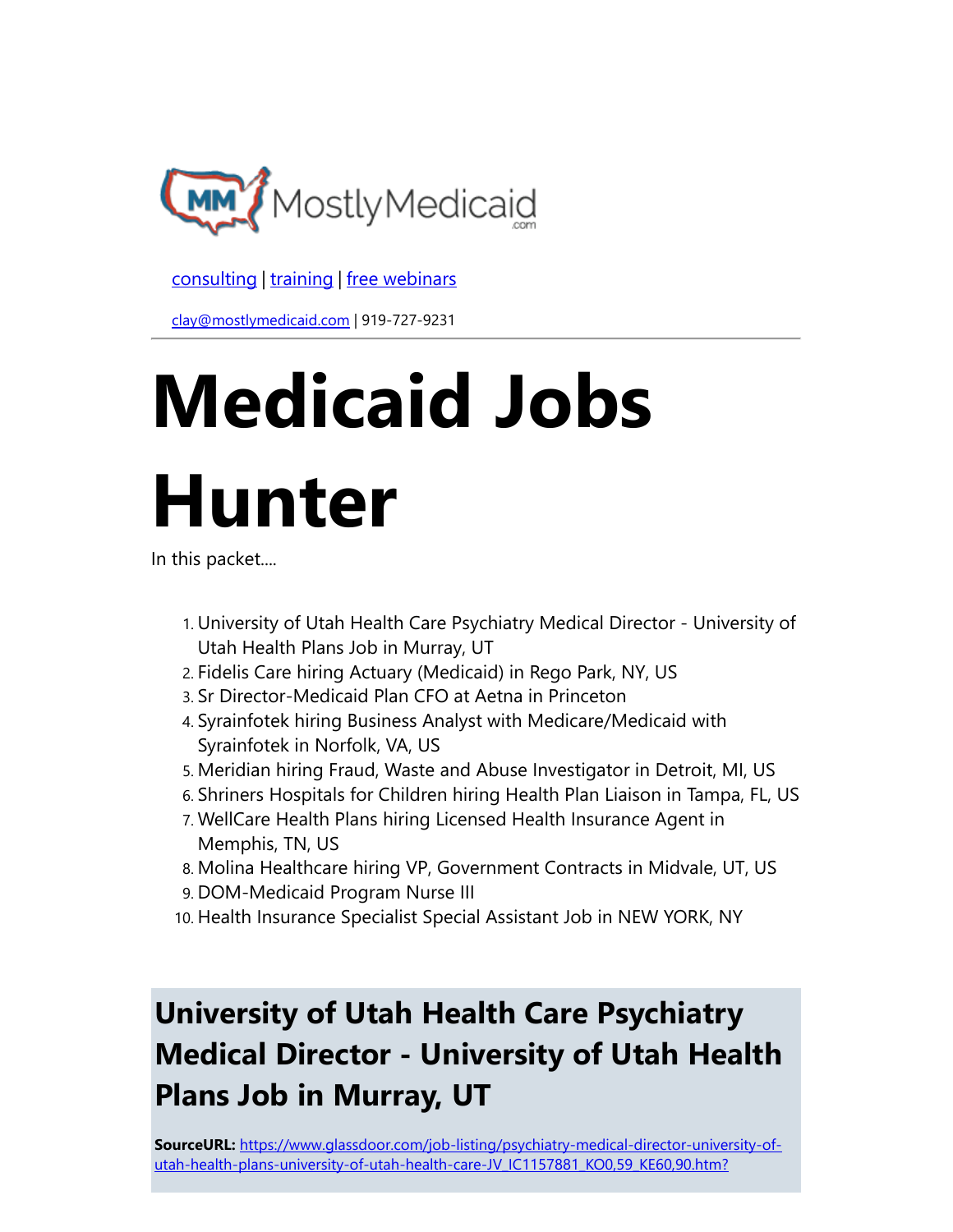# Psychiatry Medical Director - University of Utah Health Plans

University of Utah Health Plans is seeking a new Psychiatry Medical Director to oversee the Behavioral Health/Addictive Medicine responsibilities for all The University of Utah Health Plans programs membership.

This position combines clinical expertise with financial stewardship to support U of U Health Plans behavioral health programs. It supports the organization's goals and mission by leading the functions of the General Psychiatry and Addiction Medicine within Health Plans.

Department Overview: This position reports directly to the Chief Medical Officer- University of Utah Health Plans University of Utah Health Plans covers approximately 200,000 members in Utah and the Mountain West Region. The plan offers services in Commercial, Individual Exchange, and Medicaid Markets.

**Corporate Overview:** University of Utah Healthcare is an integrated academic healthcare system with four hospitals including a level 1 trauma center, twelve community health centers, over 1,600 providers, and a health plan serving over 200,000 members.

University Healthcare is nationally ranked and recognized for our academic research, quality standards and overall patient experience.

In addition to our clinical delivery system, we have a School of Medicine, School of Dentistry, College of Nursing, College of Pharmacy, and College of Health providing education and training for over 1,250 providers annually. We have over 2 million patient visits annually and research grants exceeding \$350 million.

This position has no responsibility for providing care to patients.

It's been a winning few years...

University of Utah Health was ranked 35th in the nation as one of America's Best Large Employers by Forbes in 2018 and 2019, and is the only health care provider from the state of Utah to receive the designation.

University of Utah Health credits its employees for its national ranking as a Top 10 Academic Medical Center for quality and safety for NINE consecutive years.

In addition to its placement on the Top 10 list, U of U Health placed fifth for Excellence in Ambulatory Care! This is the fourth year in a row the U has been ranked in the Top 5 for delivering high-quality, patient-centered, efficient and effective outpatient care.

The University of Utah Hospital also received the award for the Best Hospital in Utah in 2018!

Not surprisingly, health care organizations with higher levels of staff engagement also have higher patient satisfaction scores, better staff retention, and a stronger culture of safety. It's a great place to work and live, and the nation is taking note!

As a patient-focused organization, University of Utah Health exists to enhance the health and wellbeing of people through patient care, research and education. Success in this mission requires a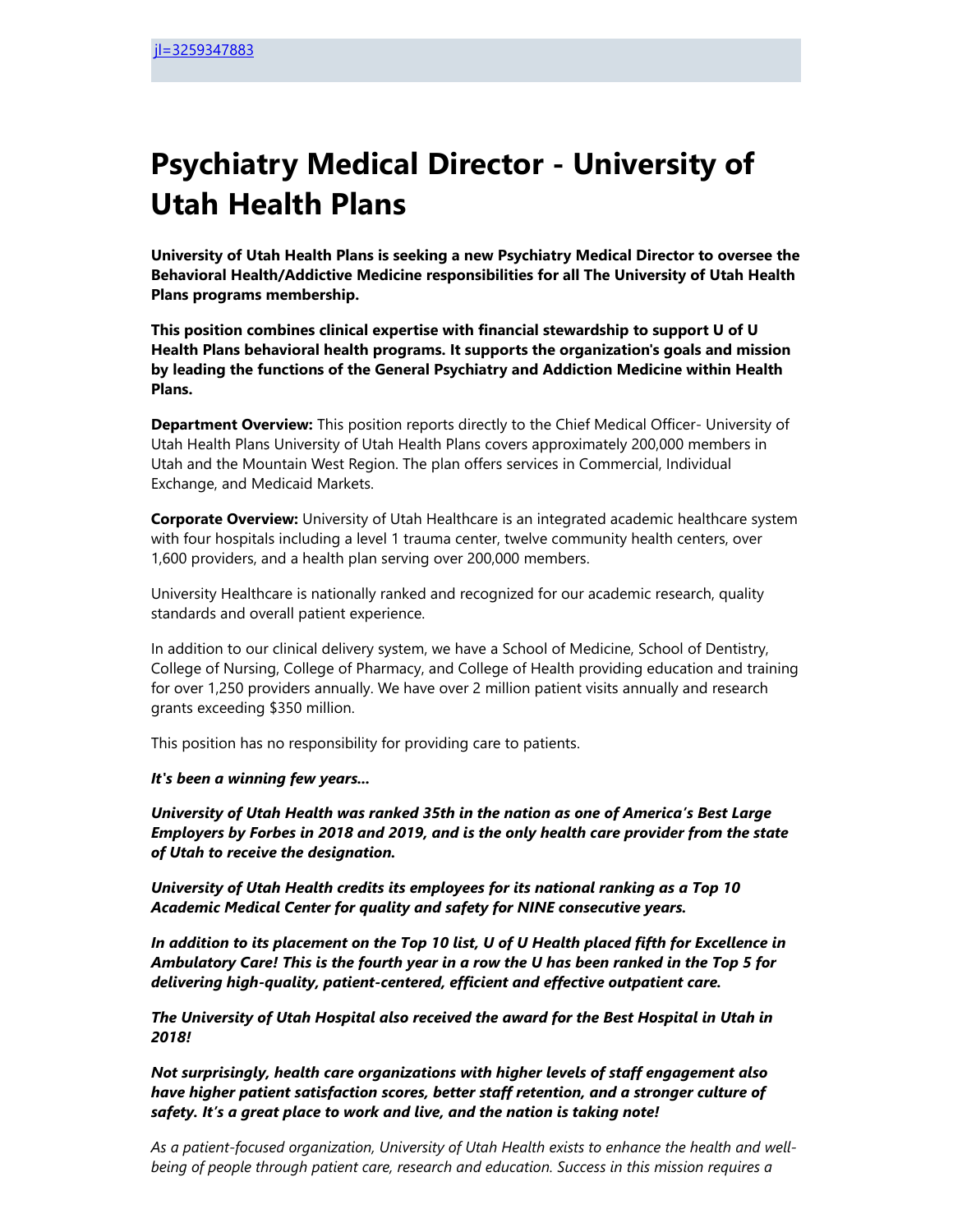culture of collaboration, excellence, leadership, and respect. University of Utah Health seeks staff that are committed to the values of compassion, collaboration, innovation, responsibility, diversity, integrity, quality and trust that are integral to our mission. EO/AA

# Accountability

- Work with the Chief Medical Officer and UUHP leadership to help develop best practice and appropriate strategy to provide services related to behavioral health and addiction medicine.
- Combine clinical expertise and financial stewardship to grow and support U of U Health Plans behavioral health programs.
- Collaborate with business owners to expand Plan's behavioral health lines of business including commercial, Medicaid, and Medicare.
- Oversee all Utilization Management for behavioral health services.
- Ensure services are built and maintained to meet regulatory standards as well as expectations of clients.

# Collaboration

- Facilitate cooperative and collaborative community and institutional relationships, with internal and external customers.
- Contribute as a key member of the leadership team and other committees addressing various strategic outcomes and initiatives and work activities across U of U Health Plan.

# Communication

- Conduct inter-rater behavioral health meetings with Utilization Management/Case Management teams to assure compliance in interpreting review guidelines and provide education for ongoing consistency in the review processes related to substance use and/or behavioral health services
- Interface with clients to update on trends, risks, opportunities, and challenges related to mental health services.
- Proactively engage with all internal and external business partners to achieve plan goals and organization business objectives.

# Technical Development

- Understand inter-rater reliability processes for the team of nurses and providers to assure consistency in decision making
- Develop and maintain strategies consistent with evolving national programs, methodologies and technologies.
- Collect and analyze data related to quality or performance improvement for UUHP behavioral health services.

# Financial Management

- Assist in developing, monitoring and achieving budget goals for the mental health product line.
- Manage labor and non-labor expenses to budget or flex budget.

# Quality/EPE

- Work cross-functionally with Clinical Care Services, Network Management, Member Services, Finance, Government Programs, and other leadership to meet and exceed quality and cost.
- Work with Network Team to assess adequacy and make recommendations to improve mental health services.
- Assist the Care Management team in making judgements regarding appropriateness of care, length of stay and medical necessity.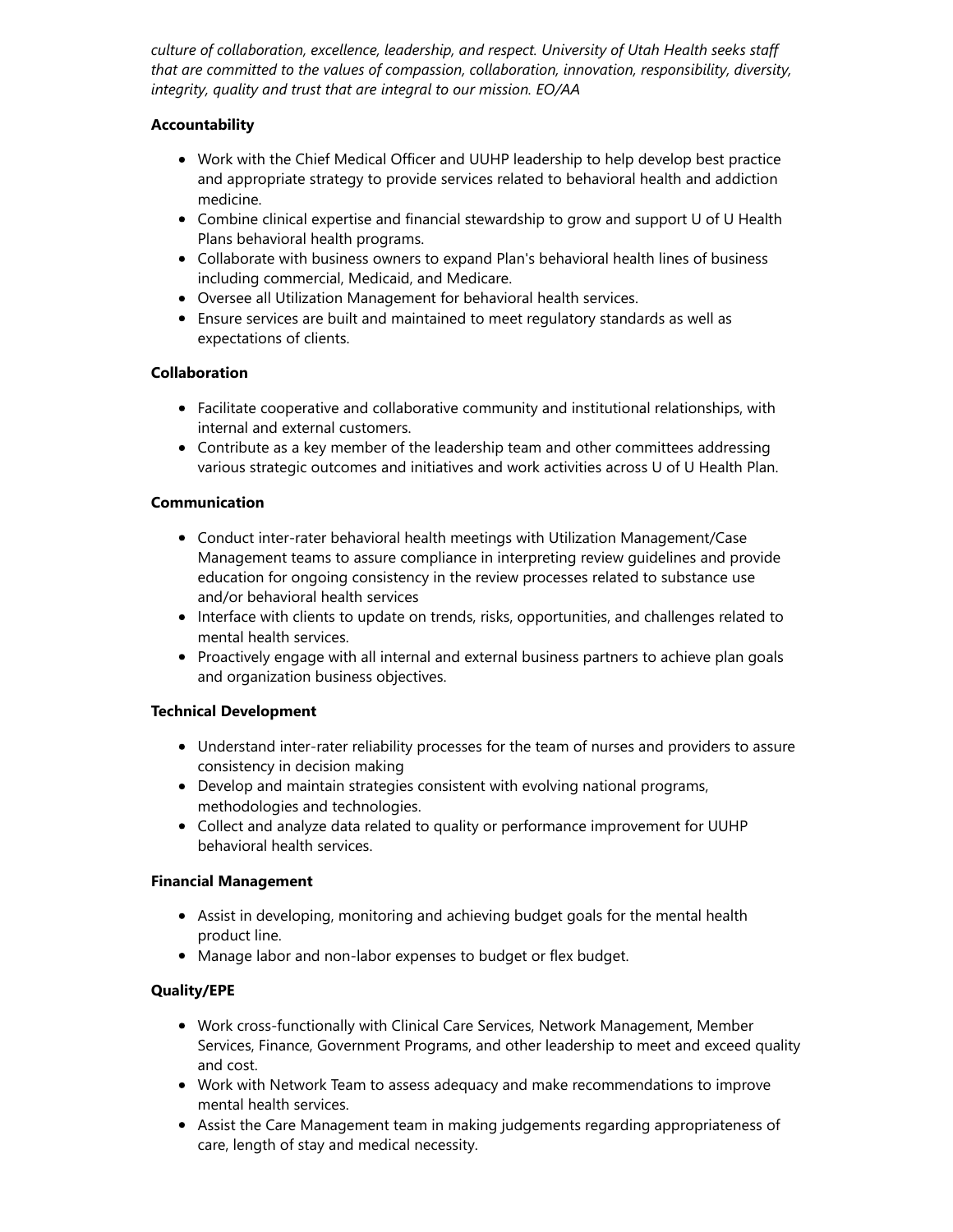- Promote physician/provider compliance with, recognized national guidelines, clinical pathways and protocols.
- Analyze the department's performance and implement measures designed to improve performance.
- Responsible for upholding PROMISE standards in all internal and external interactions.

# Performance/Human Resource Management

- Provide staff feedback on performance, including on-time appraisals and coaching.
- Recognize staff when appropriate.

# Relationships and Engagement

- Form positive relationships with staff, physicians, peers, and senior leadership to support the mission, vision, values and performance standards of the organization.
- Actively engage staff with updates and news as well as involving staff in decisions and work teams.

# Knowledge / Skills / Abilities

- Ability to perform the KPIs of the position, as outlined above.
- Demonstrated verbal and written communication skills.
- Ability to communicate and collaborate with internal leaders and staff, as well as external stakeholders (delivery system and contracted providers) to achieve goals.
- Knowledge of regulatory and standards of care related to addiction/behavioral health.
- Demonstrated appreciation of cultural diversity and sensitivity towards target population.
- Demonstrated understanding of managed health care delivery systems and operations and accreditation requirements.
- Ability to maintain knowledge of accreditation standards and contractual obligations for performance and apply continuous quality improvement principles.
- Demonstrated superior computer and data analysis skills including Microsoft Access, Microsoft Excel, and other financial & statistical software packages.
- Demonstrated strong project management skills.
- Demonstrated leadership skills including the ability to guide and manage change, and to accept responsibility for process improvement.
- Demonstrated strength in team building, interpersonal skills, and the ability to initiate and maintain cross-department initiatives.
- Demonstrated ability to deal with conflicts in a proactive manner and to reach resolution in a timely manner.
- Ability to form positive relationships with staff, peers, and senior leadership to support the mission, vision, values, and performance standards of the organization.

# QualificationsRequired

- Current licensure to practice medicine in the State of Utah. (M.D. or D.O.)
- **•** Board Certification in Psychiatry.
- Two years of full-time clinical practice experience.

# Preferred

- Experience with population health, case management, or managed care.
- Experience in program development.

#### Working Conditions and Physical Demands

Employee must be able to meet the following requirements with or without an accommodation.

This is a sedentary position that may exert up to 10 pounds and may lift, carry, push, pull or otherwise move objects. This position involves sitting most of the time and is not exposed to adverse environmental conditions.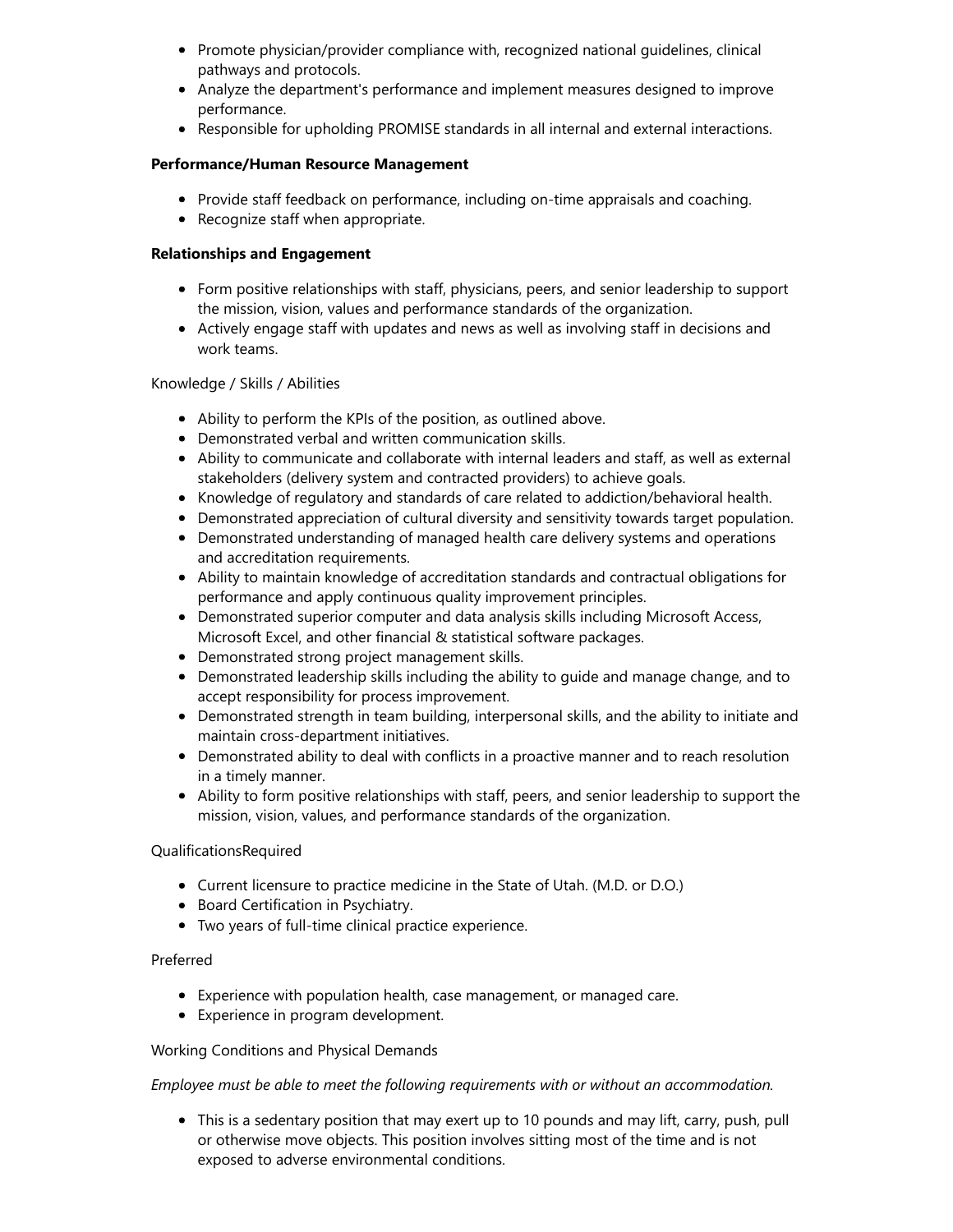# Fidelis Care hiring Actuary (Medicaid) in Rego Park, NY, US

SourceURL: <https://www.linkedin.com/jobs/view/actuary-medicaid-at-fidelis-care-1305962183>

Professional Position Purpose Conduct analysis, pricing and risk assessment to estimate financial outcomes.

- Apply knowledge of mathematics, probability, statistics, principles of finance and business to calculate financial outcomes
- Develop probability tables based on analysis of statistical data and other pertinent information
- Review insurance plans and calculate required premium rates
- Ensure cash reserves and liabilities enable payment of future benefits
- Determines equitable basis for distributing money for insurance benefits
- Participate in merger and acquisition analysis Education/Experience Bachelor's degree or in related field or equivalent experience. 7+ years of actuarial experience.

License/Certification Associate of the Society of Actuaries (ASA) (or equivalent international certification); Member of American Academy of Actuaries (or equivalent international membership)

Centene is an equal opportunity employer that is committed to diversity, and values the ways in which we are different. All qualified applicants will receive consideration for employment without regard to race, color, religion, sex, sexual orientation, gender identity, national origin, disability, veteran status, or other characteristic protected by applicable law.

# • Seniority level

Not Applicable

# Employment type

Full-time

Job function

ResearchAnalystAccounting/Auditing

• Industries

Hospital & Health CareInsurance

# Sr Director-Medicaid Plan CFO at Aetna in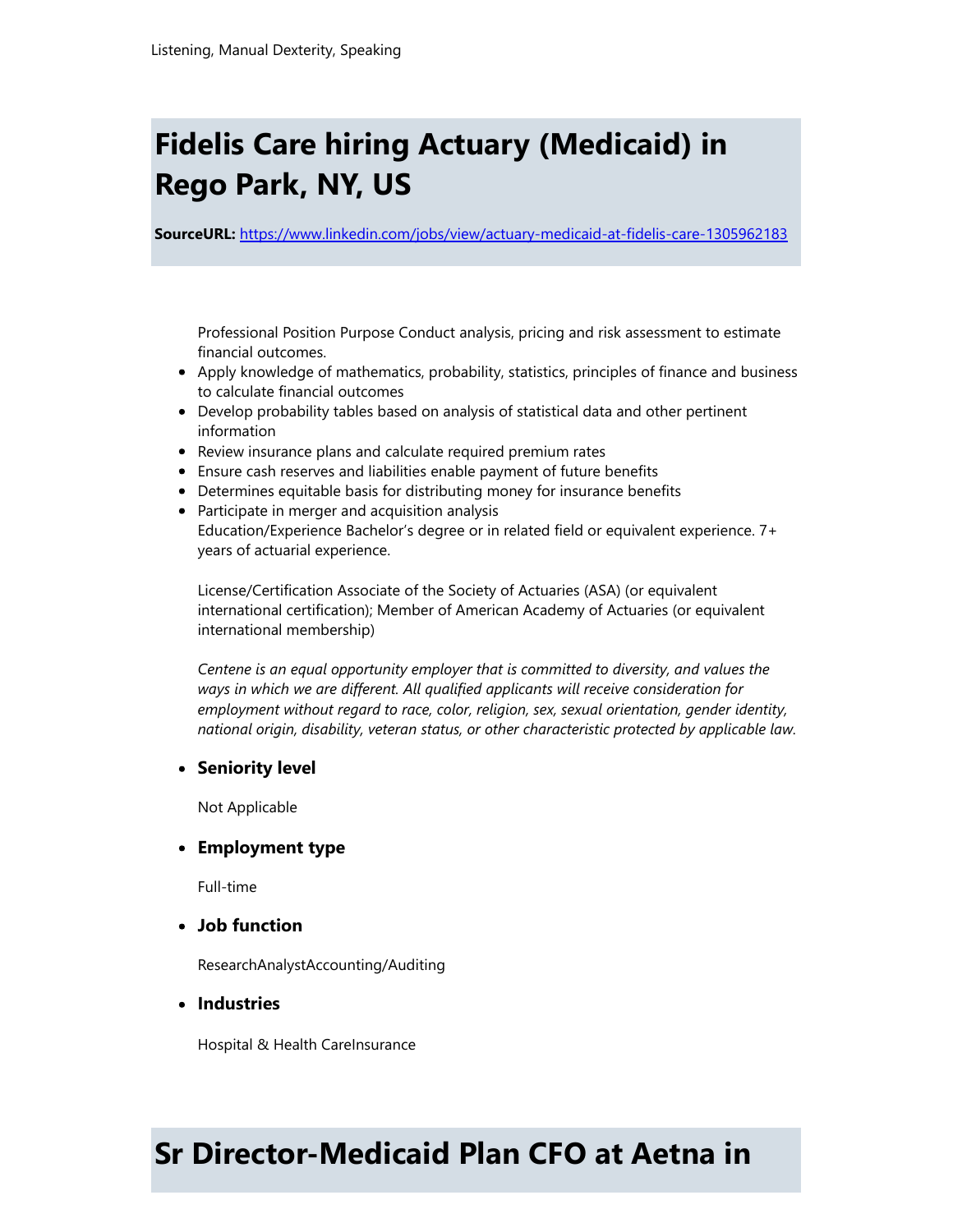# Princeton

SourceURL: [https://www.aetnacareers.com/job/princeton/sr-director-medicaid-plan](https://www.aetnacareers.com/job/princeton/sr-director-medicaid-plan-cfo/41/12160161)cfo/41/12160161

# Primary Location: Princeton, New Jersey Additional Locations: NJ-Princeton [Apply](https://sjobs.brassring.com/TGnewUI/Search/home/HomeWithPreLoad?PageType=JobDetails&partnerid=25276&siteid=5012&jobid=64847&utm_campaign=google_jobs_apply&utm_medium=organic&utm_source=google_jobs_apply) Description:

New Jersey Plan Medicaid CFO, key leadership role in New Jersey Medicaid Plan. Direct interaction with New Jersey leadership team as well as key contact with the state agencies. Responsible for financial reporting, budget and forecasting as well as monthly results. Key strategic leader for the local Plan as well as the Medicaid segment. The right person can make a significant contribution to the success of the Plan.

Senior Director, Finance (Medicaid Plan CFO) located in our New Jersey office is responsible for leading a team which manages all the finance functions for Aetnas Medicaid Business in New Jersey. This position is a key member of the local management team and is responsible for local, regional as well as state contract financial reporting, analysis and compliance

# Fundamental Components:

-Oversight of all financial activities for a stand alone business unit Partners with business unit leader to execute short and long-range strategic plan.

-Partner with business unit management to analyze and support full P&L responsibility.

-Support the coordination and development of business unit financial plans and forecasts.

-Drive month end close process and ensure timely local and segment reporting.

-Drive the dissemination and collection of input/output data, critical assumption and management reporting requirements -Coordinate development and monitor implementation of major business unit action plans to seize competitive opportunities and/or respond to performance shortfalls/plan variances.

-Identify emerging product / market trend vulnerabilities and opportunities through analysis; review all assigned markets, develop and implement action plans.

-Interact with state agency and maintain timeliness of state reporting.

Primary Focus:

\*Accountable for day-day management of financial operations as well as monitoring/ reporting the related business goals and objectives.

\*Key member and advisor for local management team leaders as well as Regionals and Segment leadership

\*Ensure that local business operates effectively, with sound financial analysis, financial reporting as well as appropriate financial and operating controls.

\*Direct the monthly financial close and preparation, review and reconciliation of financial statements and communicate of related information to local as well as segment management. \*Solid accounting, financial forecasting/budgeting, financial discipline and knowledge of medical economics.

\*Provide analysis and support for developing ideas, programs and provide assistance and guidance with local SAI process.

\*Ongoing interaction with actuary, tax, statutory and other Aetna departments.

Oversight would include:

\*Lead and developing a team of 3 FTEs currently overseeing financials across separate lines of business.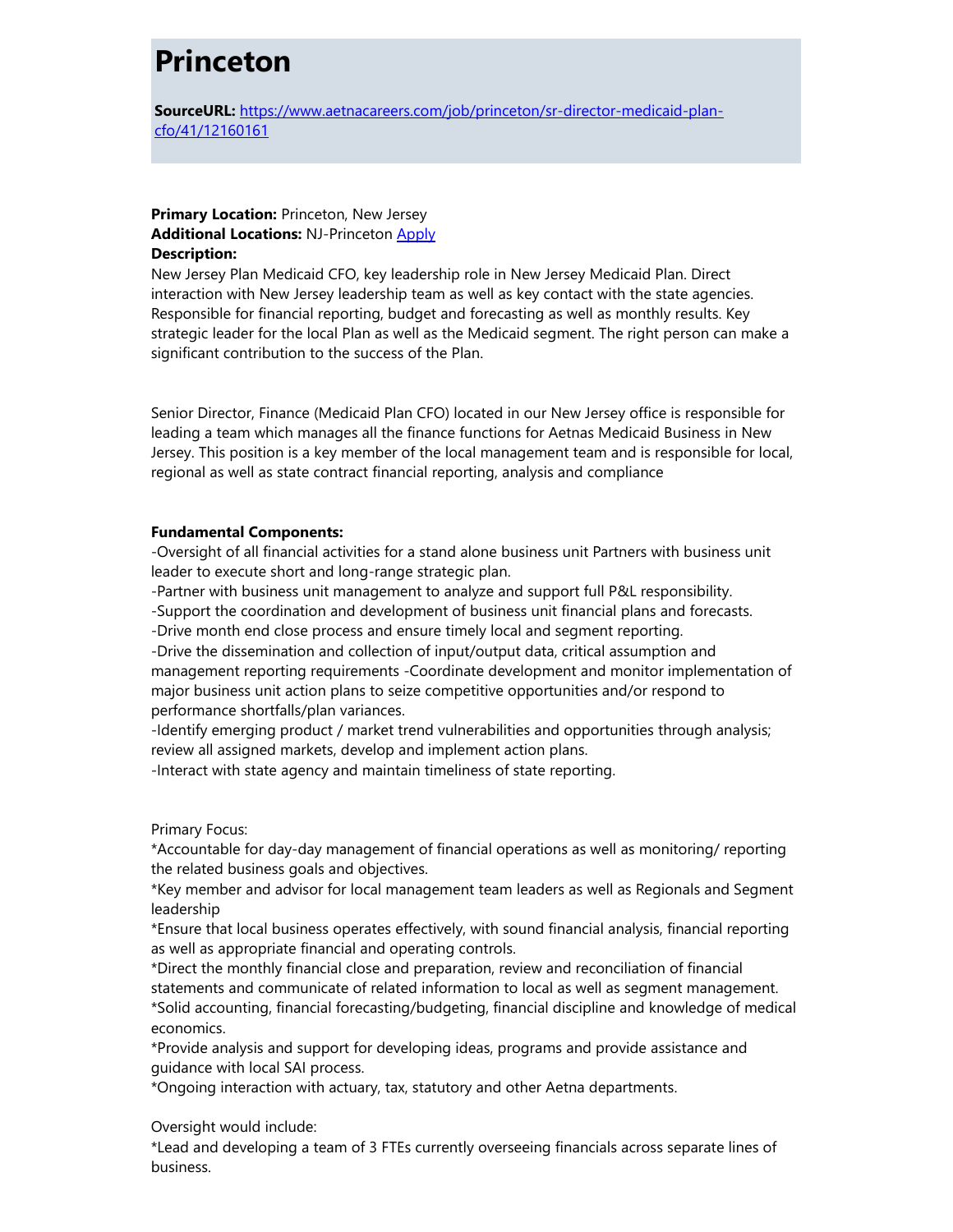\*Interaction with senior finance and business executives to provide periodic updates and guidance.

\*Provide continuous feedback on ability to achieve financial commitments and work with businesses to identify and execute local as well as segment goals.

\*Communicate and present monthly financial reviews, quarterly forecast updates and annual operating planning/ budgeting as well as financial planning and analysis processes

#### Background Experience:

The optimal candidate will have a solid accounting, financial forecasting/budgeting, financial discipline and knowledge of medical economics. The Senior Director, Finance will be responsible to implement various management processes for driving best practices within functions of responsibility leveraging experience within the broader Medicaid finance business unit.

-Project Management experience required;

-10-15 years significant/pertinent financial planning and analysis experience; knowledge of healthcare, managed care, insurance or financial services;

-Prior P&L responsibility required.

-Bachelor's Degree in Finance, Accounting, Actuarial Science or similar disciplines required. -Advanced degree in Business and/or FSA/CPA preferred.

#### Additional Job Information:

Partner with local management team to help achieve financial and operating goals.

#### Required Skills:

Finance - Delivering Profit and Performance, Leadership - Developing and Executing Strategy, Leadership - Driving a Culture of Compliance

#### Desired Skills:

Finance - Managing Aetnas Risk, Leadership - Collaborating for Results, Leadership - Creating Accountability

#### Functional Skills:

Finance - Financial analysis, Finance - Financial Budgeting, Finance - Financial Forecasting, Finance - Financial reporting and analysis - internal control

#### Potential Telework Position:

No

#### Percent of Travel Required:

0 - 10%

#### EEO Statement:

Aetna is an Equal Opportunity, Affirmative Action Employer

#### Benefit Eligibility:

Benefit eligibility may vary by position. Click [here](http://www.aetna.com/about-aetna-insurance/document-library/careers/benefits-rates.pdf) to review the benefits associated with this position.

#### Candidate Privacy Information:

Aetna takes our candidate's data privacy seriously. At no time will any Aetna recruiter or employee request any financial or personal information (Social Security Number, Credit card information for direct deposit, etc.) from you via e-mail. Any requests for information will be discussed prior and will be conducted through a secure website provided by the recruiter. Should you be asked for such information, please notify us immediately.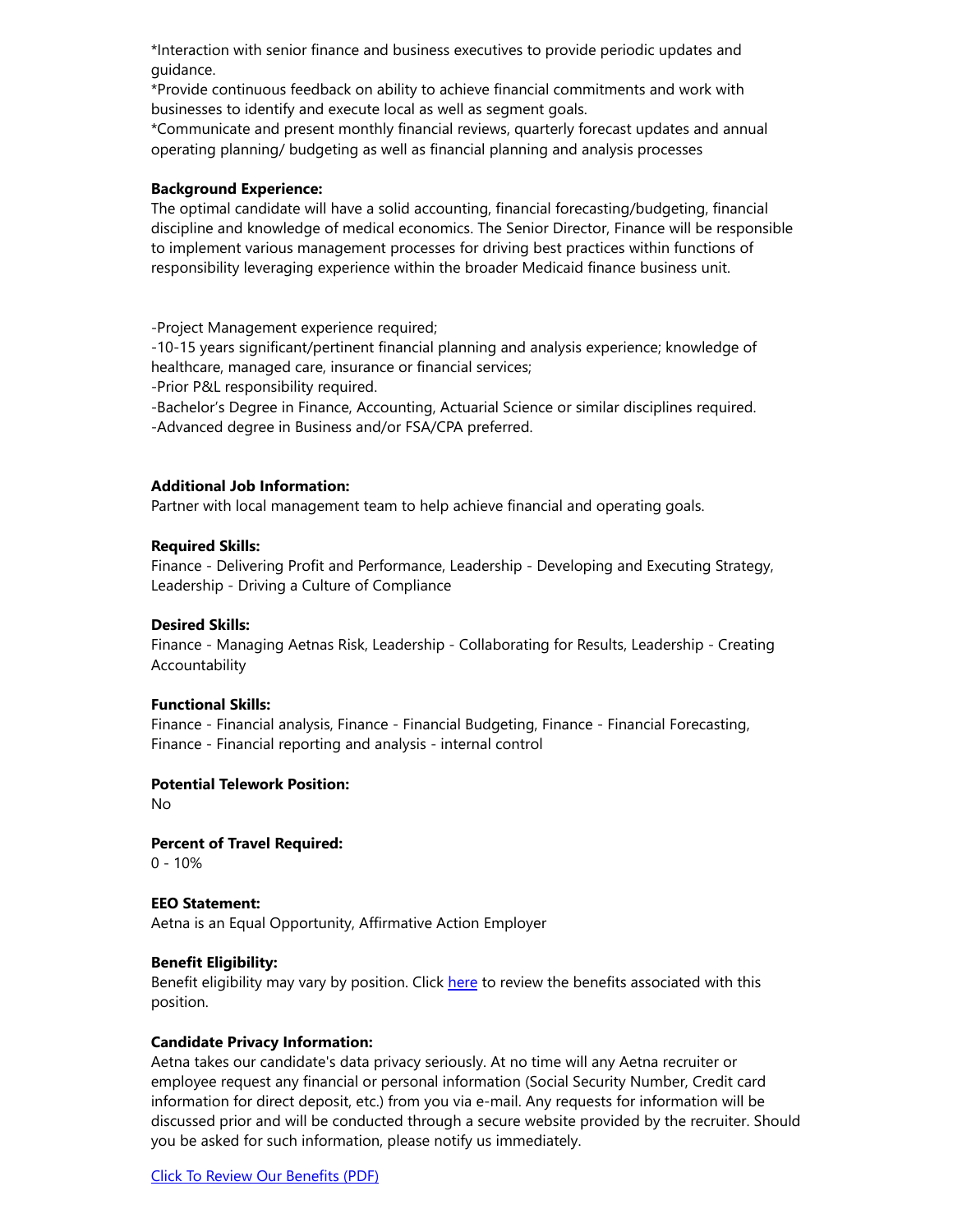# Syrainfotek hiring Business Analyst with Medicare/Medicaid with Syrainfotek in Norfolk, VA, US

SourceURL: [https://www.linkedin.com/jobs/view/business-analyst-with-medicare-medicaid](https://www.linkedin.com/jobs/view/business-analyst-with-medicare-medicaid-with-syrainfotek-at-syrainfotek-1317045216)with-syrainfotek-at-syrainfotek-1317045216

The position listed below is not with Rapid Interviews but with Syrainfotek Our goal is to connect you with supportive resources in order to attain your dream career. We work directly with hundreds of publishers to connect you with the right resources to fit your needs. You may also want to visit our News & Advice page to stay up to date with other resources that can help you find what you are looking for Job #1: Hi Business Analyst with Medicare/Medicaid Location: Norfolk, VA Duration: 12 Months Please share me resume at Preferred Location: The preferred location is at our Virginia Beach office, if you are within 35 miles of the office, you will be required to work in office The option to work remotely will also be available This opportunity is within the Cost Containment Division (also known as Claims Recovery) within the Program Integrity Business Unit. We ensure the financial systems integrity is accurate and processes are streamlined. This division focuses on overpayment recoveries and claims cost corrections. This ensures the best health care practices in the industry. The Business Analyst III translates complex business needs into application software requirements. The BA III should also be responsible for writing business process specifications including Visio Diagrams, and process instructions. We are looking for motivated, creative, solutions experts who can help take health care to the next level. BA III is responsible for serving as the liaison between the business and IT in translating complex business needs into application software. This can include supporting training, and auditing processes. Develops project plans and identifies and coordinates resources, involving those outside the unit. The ability to develop or modify complex business requirements to satisfy business needs in operationally efficient manner. Acts as subject matter expert to provide business and technical expertise in requirements solicitation, system analysis, trouble shooting and documentation of business applications/systems. Collaborate with business owners to analyze current operational procedures, trends and identify problems. May provide direction and guidance to team members and serve as an expert for the team. Experience maintaining business and system requirements of multi-functional complex system Conducts business analysis and recommends technical alternative solutions to management as to course of action that best meets the department''s goals. Query development and data analysis skills strongly desired (using any database technology) The ability to initiate or assist with testing of changes as it relates to projects assigned. Act as a business liaison between system IT and Claims Recovery Department Strong skills in building and maintaining successful relationships with key leaders across the department and organization to insure that projects are properly supported and successfully delivered. May be responsible for monitoring and reporting to management on the status of departmental projects: Anticipates and identifies issues that could inhibit achieving the project goals and objectives, and implementing corrective actions and mitigation strategies. Provides guidance and training to staff on process, procedures and issue resolution. Understanding of claims overpayment recovery processes a plus Ability to convert contract language into business requirements Provides oversight and resolves complex issues, resolving problems, and providing timely follow-up on identified issues. Ability to participate on project teams and add significant and measurable technical input to the projects Provide regular feedback to management on project status Performs other duties as assigned. Requirements Requires a BS/BA degree; or any combination of education and experienced, which would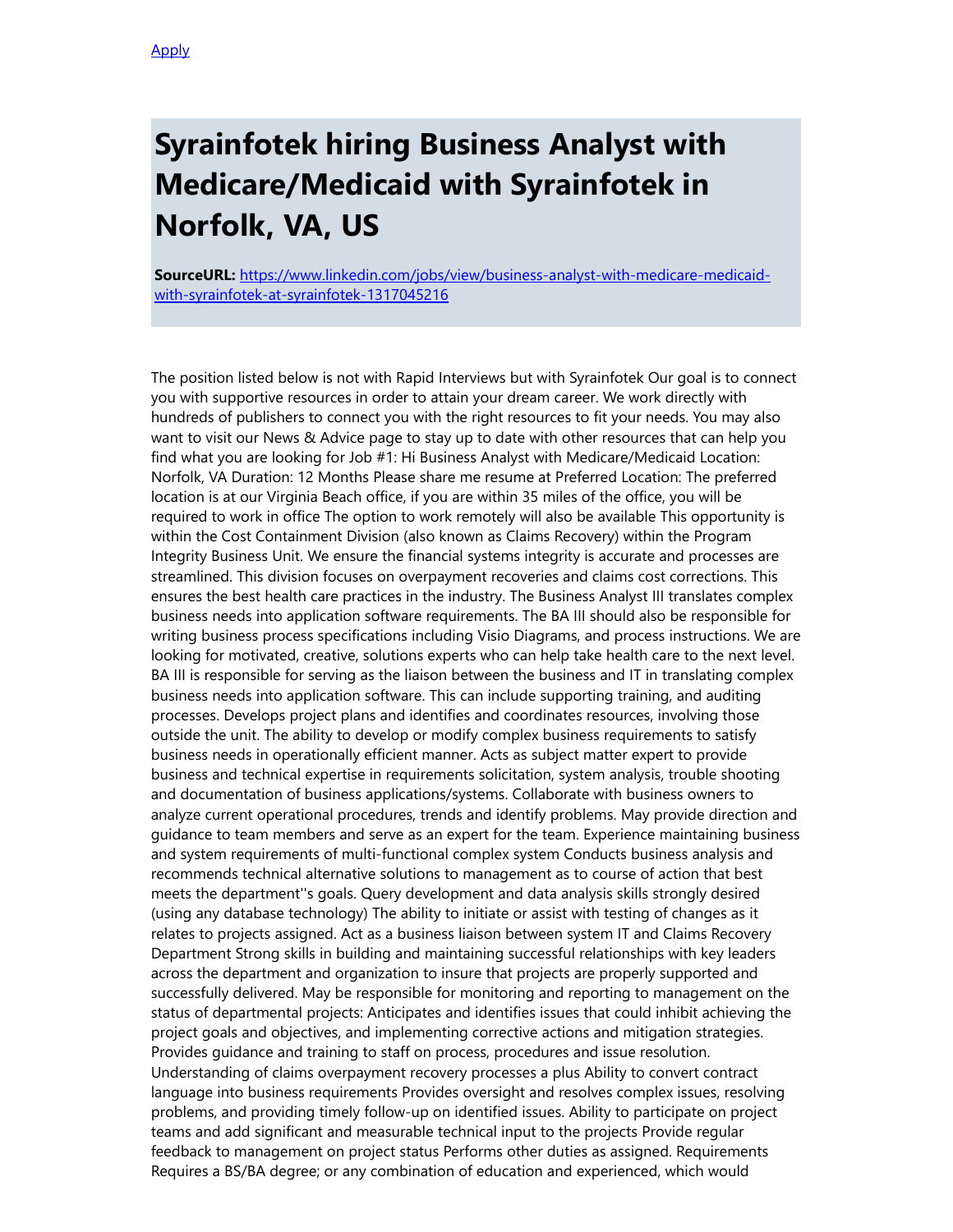provide an equivalent background. 5-7 years of business analysis experience that includes knowledge of systems capabilities and business operations including ability to understand detailed business processes and enabling software. The ability to identify any process, technology, or organizational role changes that would pose risks on any assigned projects or initiatives relative to the department and offer mitigation and contingency plans. Strong analytical skills, high attention to detail, and proven ability to be an innovative problem solver. Organize and present ideas in a convincing and compelling manner. Persuade and influence others with effective verbal and written communication. Strong communication skills both written and verbal to represent the department in various meetings with various levels of management. Strong organizational skills to be able to manage supporting multiple projects at one time. Experience in the following systems is a plus: Facets, Financial Systems Associated topics: analyse, analysis, analyze, bi, government, market, refine, refinement, regulation, valuation analyst

# Meridian hiring Fraud, Waste and Abuse Investigator in Detroit, MI, US

SourceURL: [https://www.linkedin.com/jobs/view/fraud-waste-and-abuse-investigator-at](https://www.linkedin.com/jobs/view/fraud-waste-and-abuse-investigator-at-meridian-1305415658)meridian-1305415658

#### **Overview**

#### Who we are:

Meridian, a WellCare Company, is part of a national network of passionate leaders, achievers, and innovators dedicated to making a difference in the lives of our members, our providers and in the healthcare industry.

We provide government-based health plans (Medicare, Medicaid, and the Health Insurance Marketplace) in Michigan, Illinois, Indiana, and Ohio. As a part of the WellCare Family of companies, we deliver healthcare excellence to millions of members nationwide.

Our associates work hard, play hard, and give back. Meridian associates enjoy an exceptional experience and culture including special events, company sports teams, potlucks, Bagel Fridays, and volunteer opportunities.

#### **Responsibilities**

- Participate in the detection, investigation and ongoing monitoring of member and/or provider Fraud, Waste and Abuse through random audits, data analysis, medical record review and onsite and desk audits
- Provide recommended action based on investigative summary
- Proactively apply knowledge of current FWA Schemes, coding guidelines and medical policies to identify areas of risk for Fraud, Waste or Abuse
- Prioritize leads from external sources
- Stay current on published fraud cases
- Interview members and/or providers regarding the Fraud, Waste and Abuse in question
- Appropriately utilize the database to track and trend provider and member inquiries, concerns, complaints, and appeals as they relate to Fraud, Waste and Abuse and maintain complete case files
- Package Fraud, Waste and Abuse referrals to appropriate law enforcement and/or regulatory agencies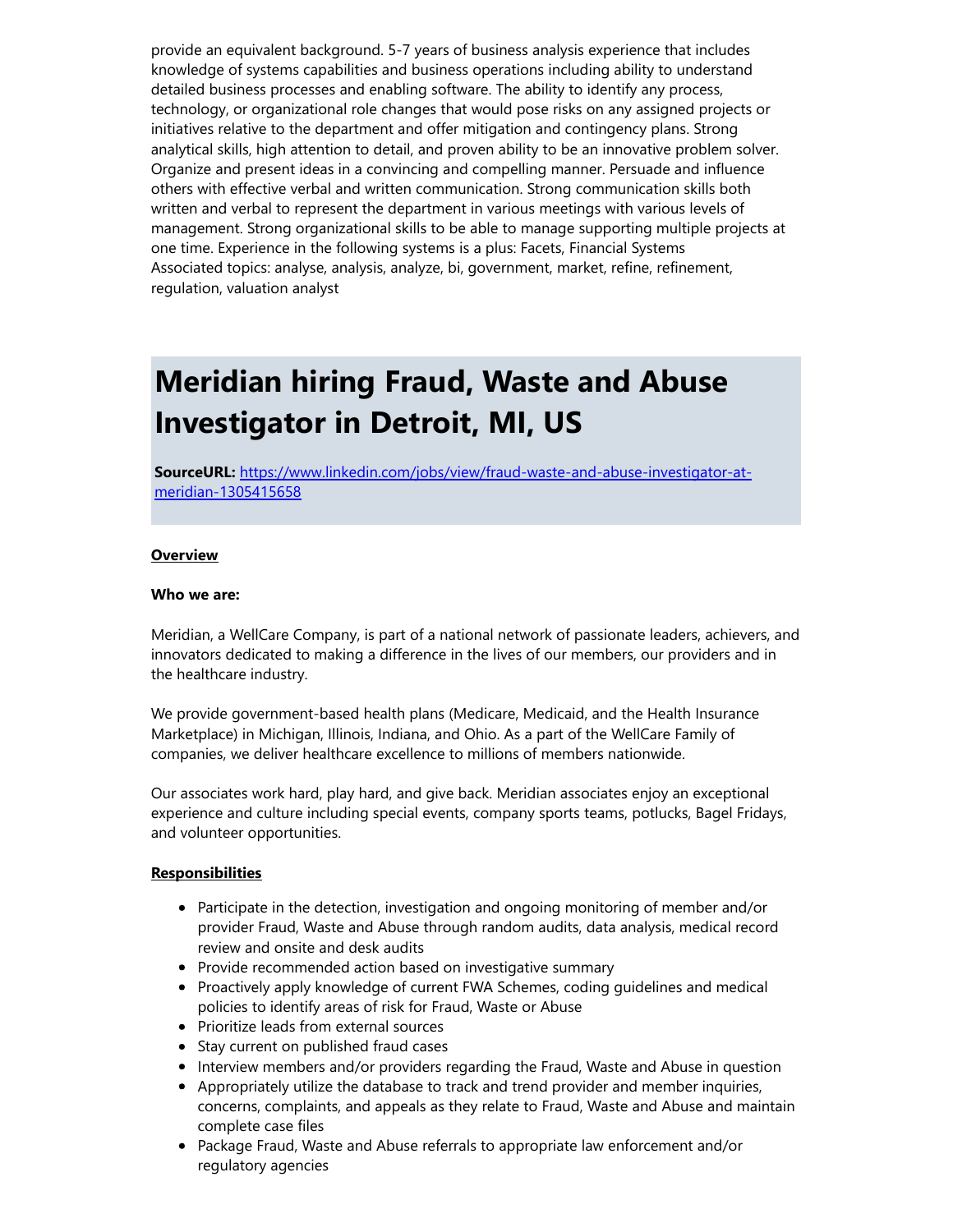- Develop and administer provider education programs focusing on Fraud, Waste and Abuse best practices
- Develop internal fraud awareness training programs and consult Fraud, Waste and Abuse policies and procedures
- Participate in appropriate State Medicaid/Medicare task force meetings
- Assist in auditing and investigating EOB claims that are referred for fraud, waste and abuse for each state MHP is operating in and report the results to the Compliance Officer and the appropriate states FWA committee
- Review ER and Pharmacy history reports on members for possible abuse/non compliance
- Perform other duties as assigned

### **Qualifications**

#### What you can bring to Meridian:

- Bachelor's degree is required
- Master's degree is preferred
- Strong interest in Medicare and Medicaid Fraud, Waste and Abuse investigation
- Other certifications a plus: Certified Coding Specialist (CCS), Certified Fraud Specialist (CFS), Accredited Healthcare Fraud Investigator (AHFI) and Certified Fraud Examiner (CFE)
- Minimum of 2 years' experience working on fraud Investigations or 2 years' experience analyzing, adjudicating, or processing healthcare claims required
- Experience investigating Medicaid and Medicare Fraud, Waste and Abuse a plus
- Computer proficiency in a Windows environment, including MS Office Suite
- Healthcare claims adjudication experience helpful
- Knowledge of Managed Care and the Medicaid and Medicare program is required
- Knowledge of National Committee for Quality Assurance (NCQA), URAC or general accreditation standards
- Working knowledge of Medicaid and Medicare a must
- Analytical and problem solving skills
- Strong written and verbal communication skills
- Strong listening and observation skills
- Proven ability to effectively handle cases of fraud and abuse in a discreet, confidential, and professional manner
- Attention to detail and high level of accuracy
- Works independently; collaborates well with peers and customers
- Demonstrated organizational and prioritization skills with ability to manage multiple priorities effectively

#### What Meridian Can Offer You

- Our healthcare benefits include a variety of plans that are effective on the first day of employment for our new full-time team members.
- Opportunity to work with the industry's leading technologies and participate in unique projects, demonstrations, conferences, and exclusive learning opportunities.
- Meridian offers 401k matching that is above the national average.
- Full-time Meridian employees are eligible for tuition reimbursement towards Bachelor's or Master's degrees.
- Meridian was named Detroit's #1 Fastest Growing Company by Crain's Magazine, so it is a great time to get involved with Meridian.

Equal Opportunity Employer

#MSTR

# Shriners Hospitals for Children hiring Health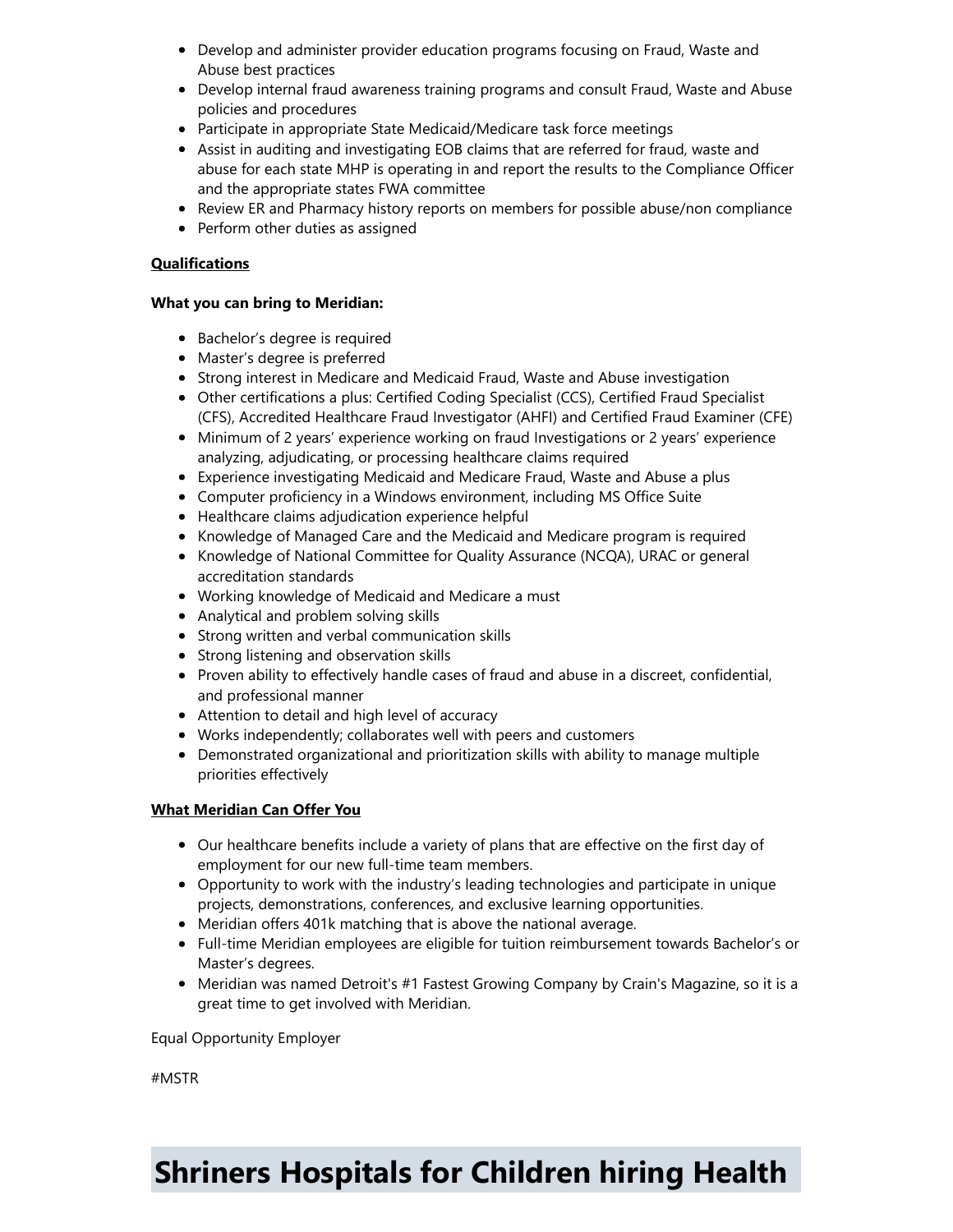# Plan Liaison in Tampa, FL, US

SourceURL: [https://www.linkedin.com/jobs/view/health-plan-liaison-at-shriners-hospitals-for](https://www.linkedin.com/jobs/view/health-plan-liaison-at-shriners-hospitals-for-children-1316291916)children-1316291916

# **Job Description**

As part of the Shriners Hospitals for Children (SHC) Department of Medical Affairs, the Health Plan Liaison is responsible for deployment of commercial and Medicaid managed care health plan requirements which Shriners Hospitals for Children sites participate with. The Health Plan Liaison will provide resources to ensure contract effectuation and continued compliance with payor guidelines; supports contracting efforts by determining enrollment needs and processes for dissemination to enrollment team; and acts as an interface with hospitals, Headquarters departments and insurance payors to support revenue goals.

The Health Plan Liaison continuously exemplifies the mission, vision, values and customer service philosophy of Shriners Hospitals for Children in job performance and in service to other persons outside of and throughout the organization.

# Position Responsibilities

- Coordinates with Network Management to support payor contract deployment, timely enrollment activities, and dissemination of payor specific guidelines:
- Works in parallel to Network Management contracting efforts to ensure provider credentialing is initiated and completed timely.
- Establishes relationship with payors to obtain enrollment process, and continues working with health plan on ways to streamline provider onboarding/offboarding during the length of the contractual relationship.
- Escalates issues as needed to appropriate stakeholders at SHC and the payor to promote prompt resolution, and timely reimbursements.
- Subscribes to payor newsletter and updates. Disseminates updated payor quidelines and requirements to appropriate SHC departments and SHC sites.
- Supports provider enrollment activities through guidance to Provider Enrollment Specialists on Commercial and Medicaid Managed Care enrollment processes for professional billing, and to meet ORP requirements for telehealth services
- Coordinates with various departments and functions to maximize revenue for all SHC sites:
- Facilitates regular reporting to hospitals and headquarters leadership
- Coordinates with hospitals and Patient Financial Services to determining ROI on enrollments and prioritization to support billing, as well as Telehealth activities.
- Participates in Business Planning and Network Management Administrator calls, to provide updates, obtain information, address issues and discuss strategies to support the hospitals revenue goals.
- Coordinates with Network Management on needs to support payor contracting
- Coordinates with Patient Financial Services and Controller to address claim and authorization rejections due to credentialing, and initiate appropriate actions to reverse denials.
- Coordinates projects as needed with payors and SHC departments
- Ensures appropriate reporting occurs to national payors for enrollment and offboarding of providers. Supports the Provider Enrollment Specialists with resolving issues as needed.
- Cross trains with "Health Plan Liaison Medicaid & Medicare", and assists with duties as needed, to ensure timely deliverables, coverage, and business continuance.
- Plans and manages projects as needed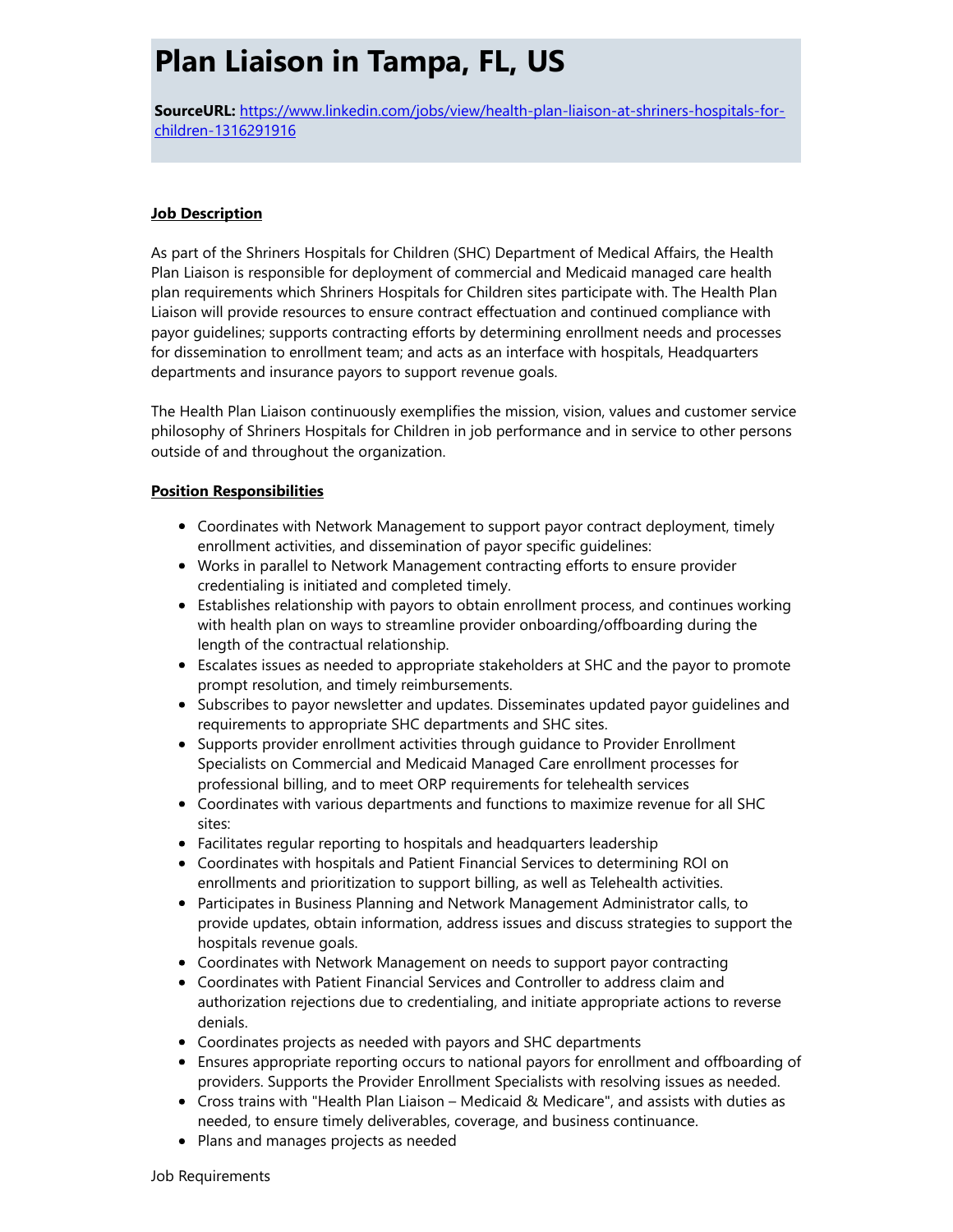The qualified candidate will have experience in the following areas:

- Three years of direct experience with managed care, third party and government insurance provider enrollment required
- NCQA auditing and/or accreditation experienced preferred
- Medicare/Multi-state Medicaid experience preferred
- Knowledge, development and implementation of enrollment workflow processes preferred
- Must have excellent computer skills (documentation, database management, spreadsheets), Adobe Pro, Microsoft Office Applications (Excel, Word, Outlook, PowerPoint, etc.)
- Demonstrated experience with change management and ability to influence people not in a direct reporting relationship preferred

# Minimum Education Required/Preferred

- Associates Degree in Business or Healthcare related field, or equivalent work experience, required
- Bachelor's Degree preferred

# Knowledge, Skills, And Competencies

- Demonstrates ability to exercise discretion and independent judgment, including using various resources and seeking input from appropriate personnel throughout the organization in decision-making process, to address issues, and provide guidance to hospitals
- Coordinates inter-departmental efforts to improve processes in the organization
- Ability to speak effectively before a group, conduct training sessions and conferences
- Ability to adapt to flexible work schedules and frequent interruptions
- Ability to problem solve, and effectively negotiate conflict
- Knowledge of healthcare environment and healthcare delivery systems
- Knowledge of medical provider credentialing procedures and standards
- Data management skills including querying, reporting, and document generation
- Maintains strict confidentiality with regard to provider information and understands/adheres to HIPAA Privacy & Security policies and procedures
- Well-organized, detail oriented and able to meet deadlines with minimal errors
- Strong written, phone, and verbal communication skills; proven ability to communicate with physicians and leadership
- Must be able to lead and work cohesively in a team-oriented environment and be able to foster good working relationships with others both within and outside the organization
- $\bullet$  ir qui

SDL2019-258

# WellCare Health Plans hiring Licensed Health Insurance Agent in Memphis, TN, US

SourceURL: [https://www.linkedin.com/jobs/view/licensed-health-insurance-agent-at-wellcare](https://www.linkedin.com/jobs/view/licensed-health-insurance-agent-at-wellcare-health-plans-887445934)health-plans-887445934

Prospects for and enrolls eligible leads into the Medicare Advantage plans. Meets the minimum enrollment goal of new members using approved presentation materials and sales techniques.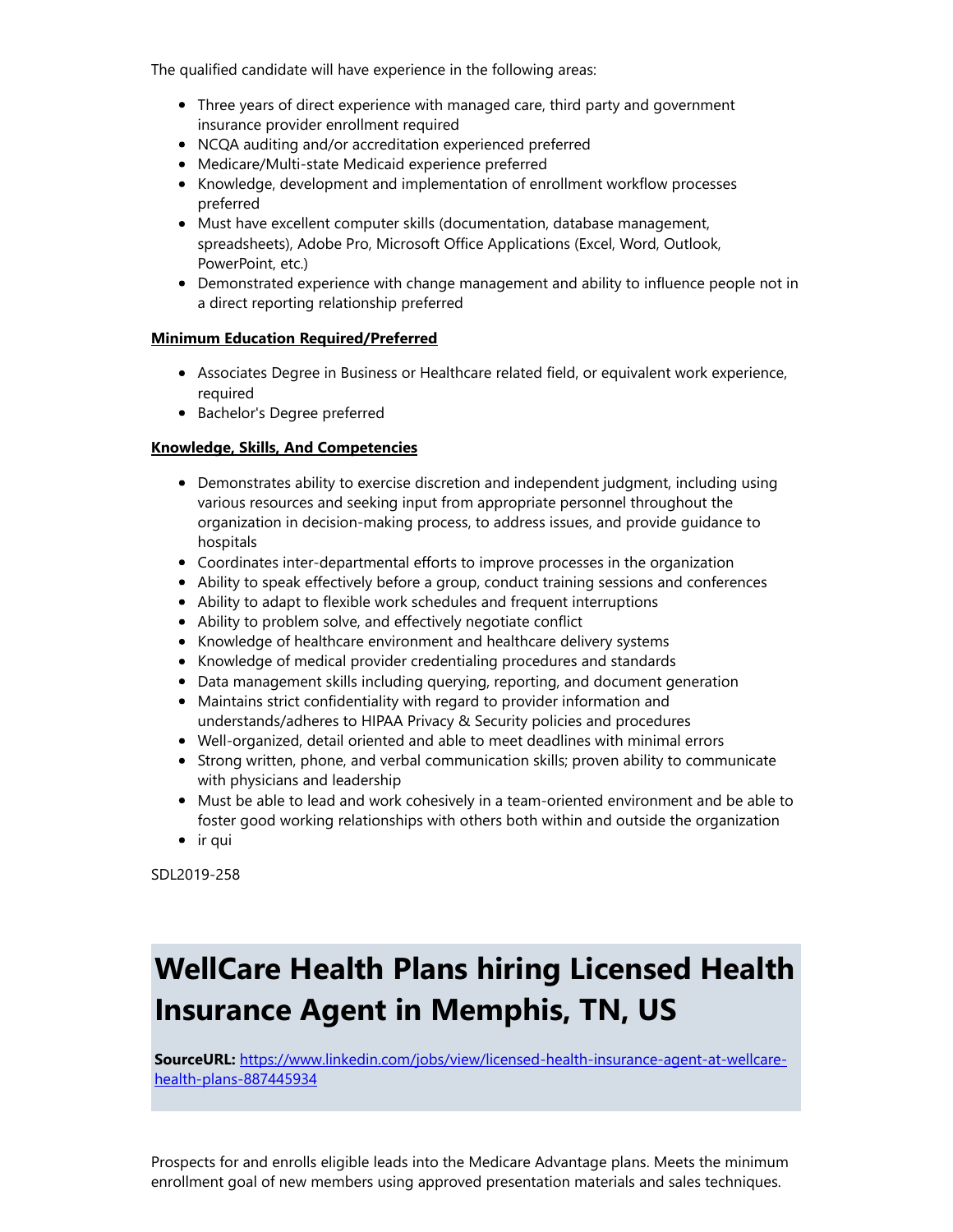# **Department: Sales**

# Location: Memphis, TN

# Essential Functions

- Utilizes territorial model philosophy to maximize marketing efforts in attaining new enrollments.
- Generates referrals utilizing community resources, supplied company tools, event planning and community networking.
- Prospects for leads and converts leads into appointments.
- Converts appointments into enrollments.
- Maintains disenrollment rate that is deemed acceptable from the company.
- Coordinates and conducts approved marketing events.
- Achieves corporate enrollment goals.
- Strictly adheres to all CMS and WellCare Marketing regulations.
- Performs other duties as assigned.

# Additional Responsibilities:

- Reviews, quality checks and accurately enters all data/enrollment paperwork into electronic application.
- Creates flyers, pamphlets and event material to support field based lead generation activities
- May be asked to support and travel to other markets from time to time.
- Conducts new member orientation.
- Contacts approved leads by telephone to set appointments.

#### Candidate Education:

• Required A High School or GED

#### Candidate Experience:

- Required Other Sales Experience
- Preferred 2 years of experience in Sales
- Preferred Other Event planning experience

#### Candidate Skills:

- Intermediate Demonstrated organizational skills
- Intermediate Knowledge of healthcare delivery
- Intermediate Ability to work independently
- Intermediate Demonstrated negotiation skills
- Intermediate Knowledge of community, state and federal laws and resources
- Intermediate Ability to represent the company with external constituents
- Intermediate Demonstrated interpersonal/verbal communication skills
- Intermediate Ability to multi-task
- Intermediate Demonstrated customer service skills
- Intermediate Ability to effectively present information and respond to questions from families, members, and providers
- Intermediate Demonstrated ability to deal with confidential information
- Intermediate Other Goal and result driven in sales
- Intermediate Other Ability to pay close attention to detail

#### Licenses and Certifications: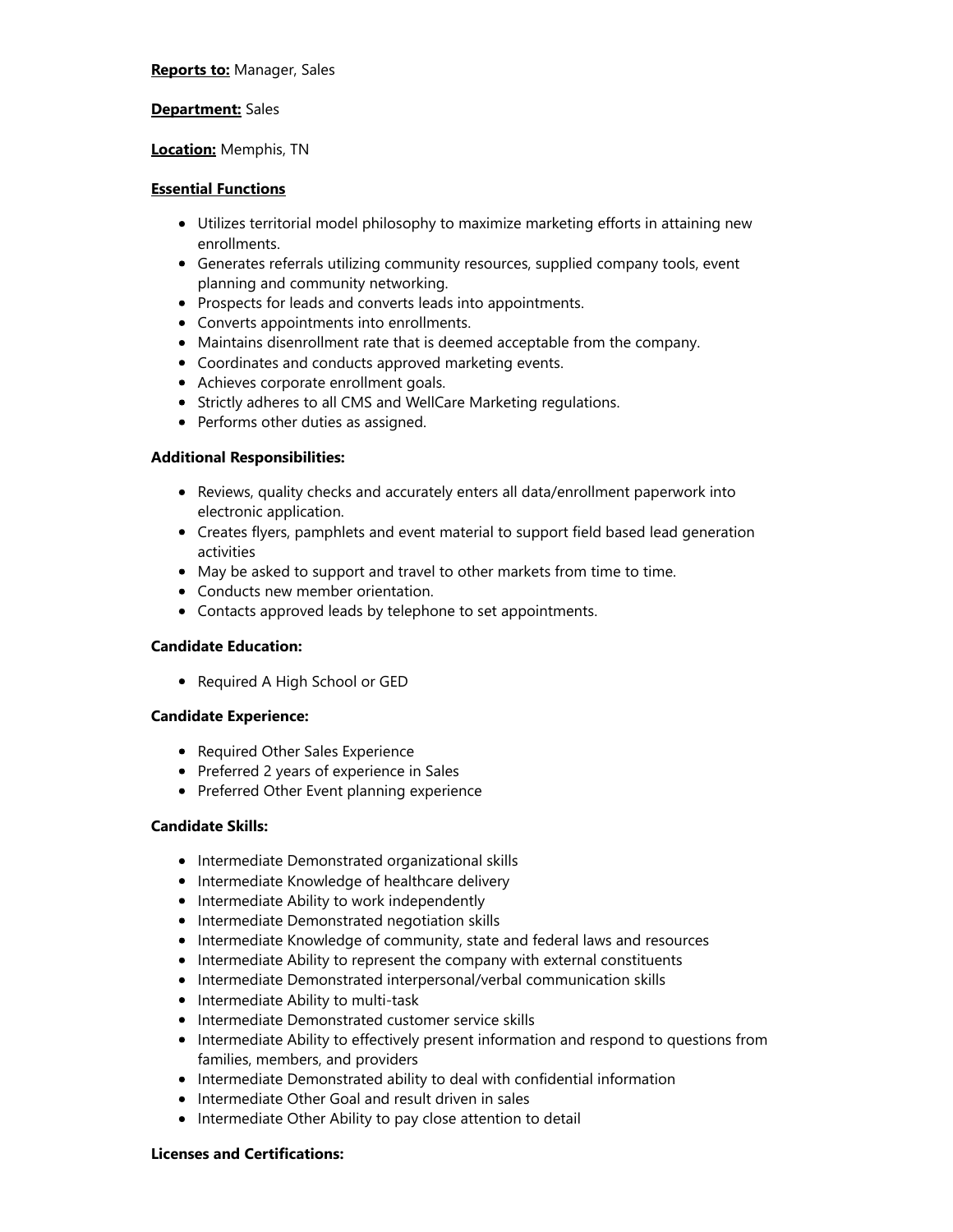### A License In One Of The Following Is Required

- Required Other Medicare Sales Certification and Recertification OR
- Required Other Medicare Sales Certification must be obtained within 90 days of hire
- Required Other Licensed Health Insurance
- Required Other Valid Driver's License

# Technical Skills:

- Required Intermediate Microsoft Word
- Required Intermediate Microsoft Excel
- Required Intermediate Microsoft Outlook

# Languages:

• Preferred Other the Baton Rouge, LA market may require Vietnamese speaking candidates/associates

# About Us

Headquartered in Tampa, Fla., WellCare Health Plans, Inc. (NYSE: WCG) focuses primarily on providing government-sponsored managed care services to families, children, seniors and individuals with complex medical needs primarily through Medicaid, Medicare Advantage and Medicare Prescription Drug Plans, as well as individuals in the Health Insurance Marketplace. WellCare serves approximately 5.5 million members nationwide as of September 30, 2018. WellCare is a Fortune 500 company that employs nearly 12,000 associates across the country and was ranked a "World's Most Admired Company" in 2018 by Fortune magazine. For more information about WellCare, please visit the company's website at www.wellcare.com. EOE: All qualified applicants shall receive consideration for employment without regard to race, color, religion, creed, age, sex, pregnancy, veteran status, marital status, sexual orientation, gender identity or expression, national origin, ancestry, disability, genetic information, childbirth or related medical condition or other legally protected basis protected by applicable federal or state law except where a bona fide occupational qualification applies. Comprehensive Health Management, Inc. is an equal opportunity employer, M/F/D/V/SO.

# Molina Healthcare hiring VP, Government Contracts in Midvale, UT, US

SourceURL: [https://www.linkedin.com/jobs/view/vp-government-contracts-at-molina](https://www.linkedin.com/jobs/view/vp-government-contracts-at-molina-healthcare-1307368792)healthcare-1307368792

# **Job Summary**

Responsible for the strategic development and administration of contracts with State and/or Federal governments for Medicaid, Medicare, Marketplace, and other government-sponsored programs to provide health care services to low income, uninsured, and other populations.

# Knowledge/Skills/Abilities

Oversees the strategic development and administration of contracts with the State and/or Federal government for Medicaid, Medicare, Marketplace, and other governmentsponsored programs to provide health care services to low-income, uninsured, and other populations.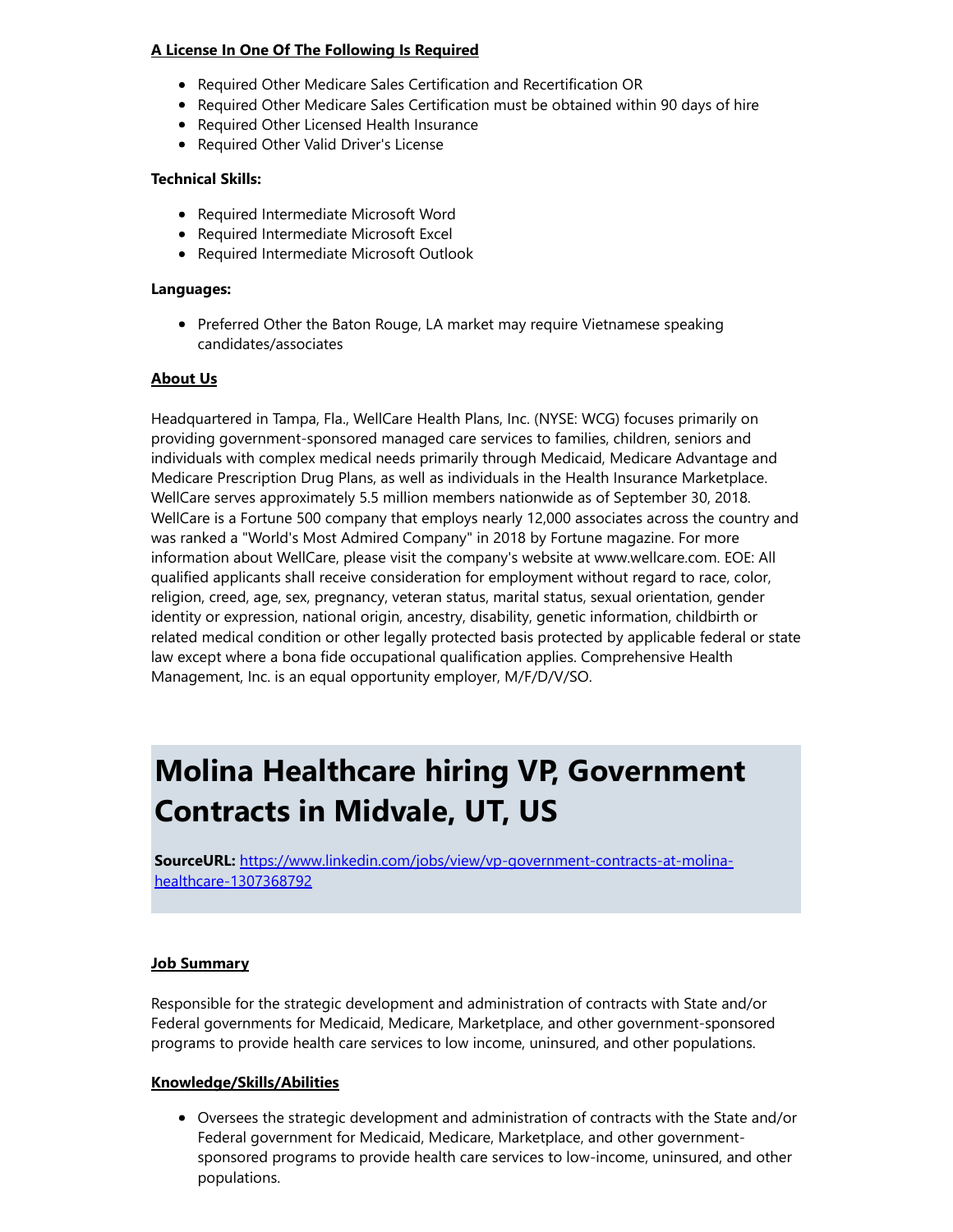- Serves as lead for contract knowledge and assists Plan President with various advocacy efforts in support of Plan business operations.
- Provides leadership on emerging health care issues, new business implementation, and strategic planning for the health plan.
- Provides contracts and relationship management for State and Federal partners (Medicaid, Medicare, Insurance) and key State elected officials (Governor's Office, State legislators, and local government officials).
- Leads and supervises Regulatory Submissions and Filings.
- Represents Molina at State and local meetings including those with leadership of the Department of Health Care Services, Department of Managed Health Care, Department of Insurance, and other agencies. Develops strategies to advocate for best practices that demonstratively improve contract terms or facilitate business objectives.
- Leads efforts with Plan President to expand managed care and other health plan business opportunities (such as duals, SPDs, Accountable Care Act (ACA) Marketplace participation and Medi-Cal expansion, and accountable care organization (ACO) delivery models).
- Improves coordination/integration of acute and long-term services and supports (LTSS) for dual eligible and Medi-Cal seniors and persons with disabilities (SPDs), and influences the State's implementation of the ACA provisions.
- Represents Molina with key industry groups such as the state's Association of Health Plans, AHIP, Medicaid Health Plans of America (MHPA), and NAIC. Also works with key statewide advocacy groups and provider trade associations to advocate Molina's position and business objectives and develop strategic partnerships.
- Works with Legal Affairs to assess and provide analyses for proposed changes to Medicaid, Medicare, Exchange, and other government-sponsored healthcare program contracts, governing regulations and new legislation and policy requirements.
- Oversees and monitors the implementation of new Medicaid and Medicare contractual and policy requirements, new legislation and regulations.
- Coordinates plan's RFI responses, as well as RFA and RFP bid efforts, in collaboration with MHI Corporate Development. Job Qualifications

# Required Education

# Job Qualifications

Bachelor's Degree in related field or equivalent combination of education and experience.

# Required Experience

- 7+ years experience in government programs and 2+ years management experience.
- Extensive knowledge of Medicaid, Medicare, Marketplace and/or other governmentsponsored programs.

# Required License, Certification, Association

N/A

#### Preferred Education

J.D. or a Masters Degree in Public Health, Public Policy or Business Administration.

#### Preferred Experience

Experience working in the managed care industry, particularly with health plans that contract with government-sponsored programs .

# Preferred License, Certification, Association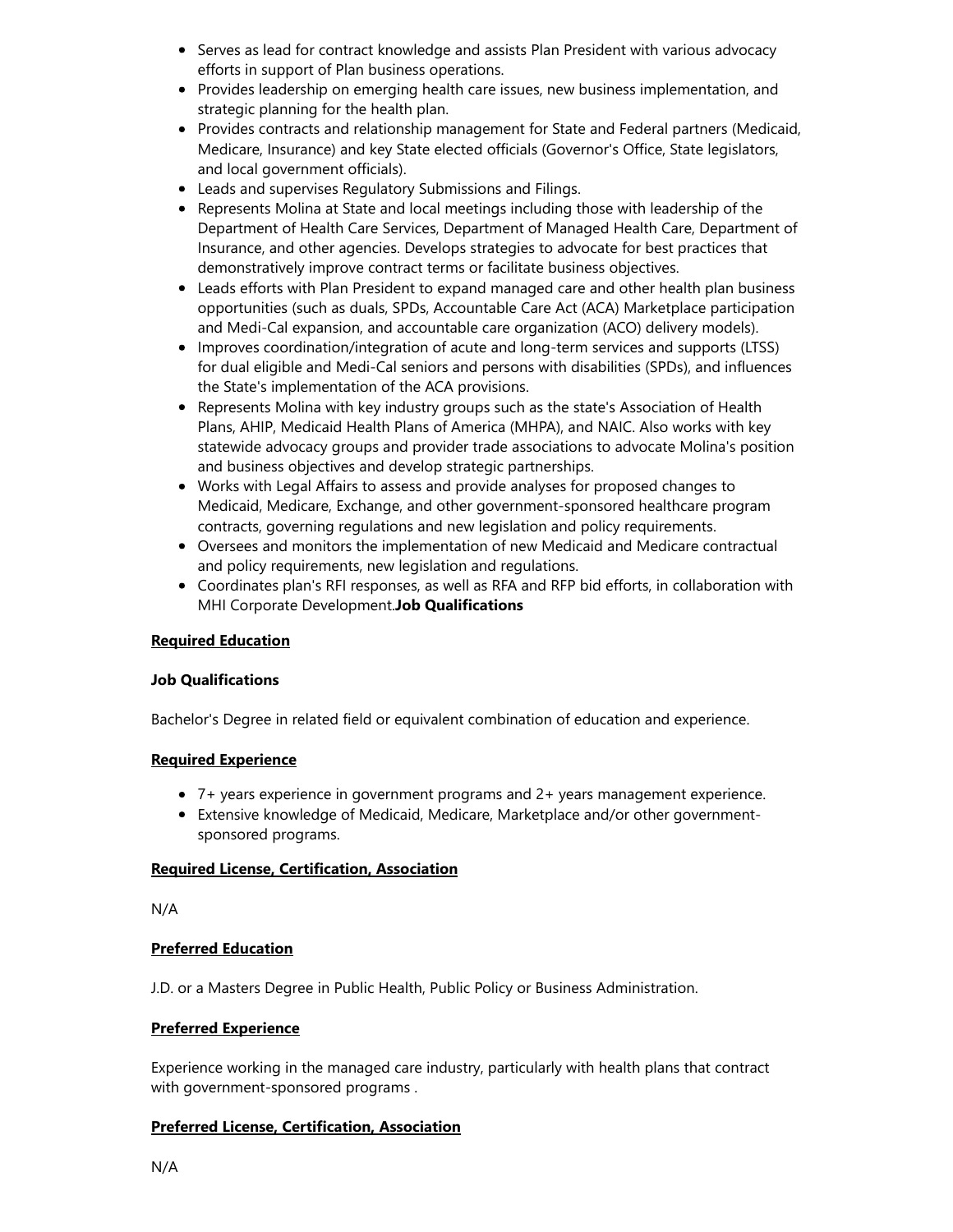To all current Molina employees: If you are interested in applying for this position, please apply through the intranet job listing.

Molina Healthcare offers a competitive benefits and compensation package. Molina Healthcare is an Equal Opportunity Employer (EOE) M/F/D/V.

To learn more about Molina Healthcare Careers, follow us on LinkedIn , Twitter & Facebook . You can also visit Molina Cares to view interactive tutorials on resume & cover letter writing, interviewing and more!

#### Primary Location

US-UT-Midvale-UTAH

Job

Health Plans

#### **Organization**

Health Plans

#### Job Posting

Jun 7, 2019, 5:54:40 PM

#### • Seniority level

Executive

• Employment type

Full-time

Job function

ManagementManufacturing

• Industries

Hospital & Health Care

# DOM-Medicaid Program Nurse III

SourceURL: https://www.governmentjobs.com/jobs/2471982-0/dom-medicaid-program-nurse[iii?utm\\_campaign=google\\_jobs\\_apply&utm\\_source=google\\_jobs\\_apply&utm\\_medium=organic](https://www.governmentjobs.com/jobs/2471982-0/dom-medicaid-program-nurse-iii?utm_campaign=google_jobs_apply&utm_source=google_jobs_apply&utm_medium=organic)

Characteristics of Work

The DOM-Medicaid Program Nurse III practices professional nursing under the direct or indirect supervision of the Medicaid-Program Nurse Director or the DOM-Medicaid Nurse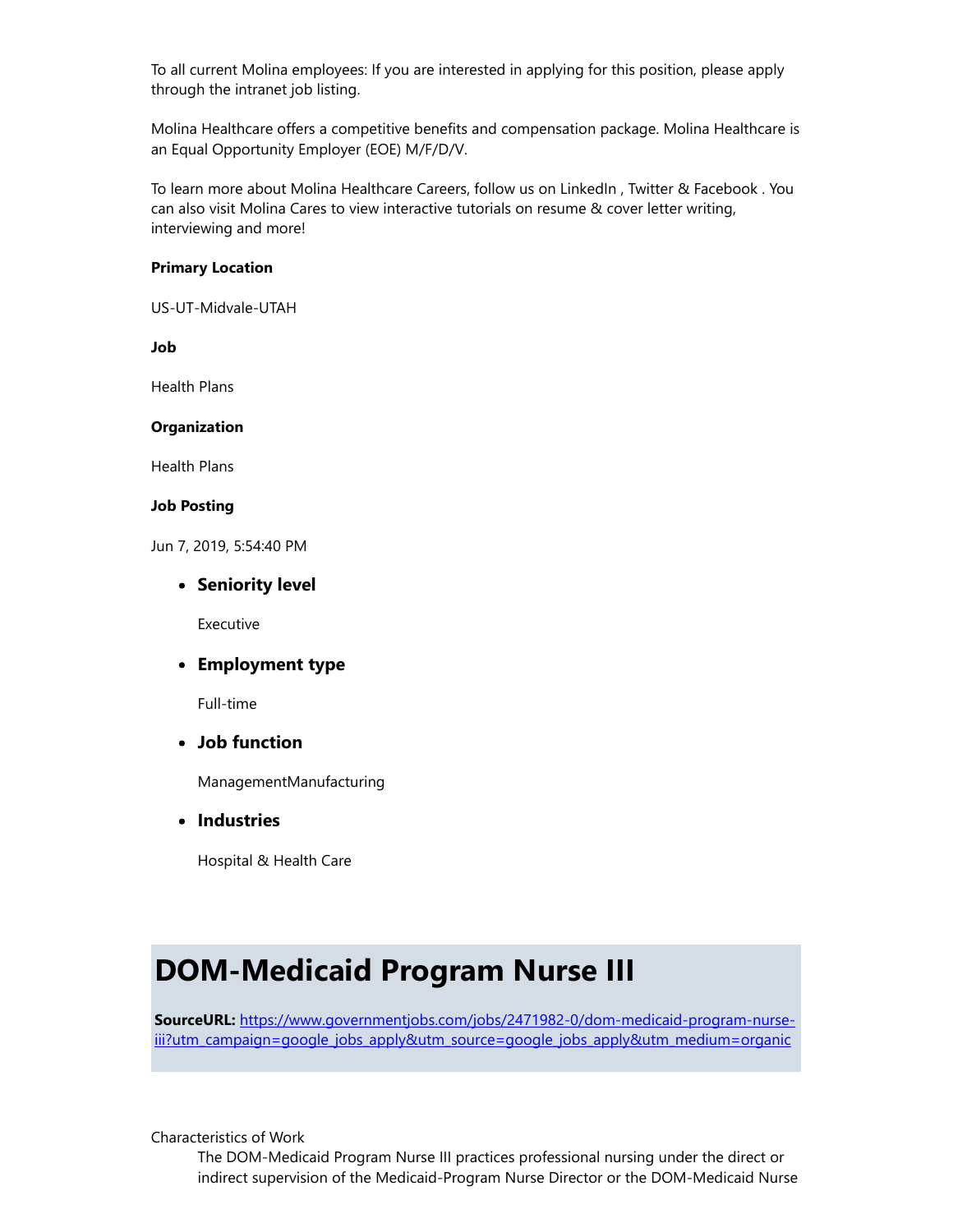Bureau Director. The work includes case finding, health teaching, health counseling, assessment, and evaluation of providers of services and related sites to ensure compliance with Medicaid Provider agreements, development, and review of Medicaid policies. Other duties include analyzing findings and recommending plans for correction to the providers. The incumbent may provide technical and programmatic guidance to nurses in the DOM-Medicaid Nurse I and DOM-Medicaid Nurse II classifications.

#### Examples of Work

# Examples of work performed in this classification include, but are not limited to, the following:

Reviews and studies federal and state laws, rules, and regulations governing agency's compliance.

Interprets and explains Medicaid regulations and guidelines to providers, beneficiaries, families, and other groups.

Conducts workshops and/or on-site training to providers of service in order to improve skills and knowledge of Medicaid rules and regulations.

Reviews and analyzes trends pertinent to delivery of services to Medicaid beneficiaries. Develops and recommends new and revised policies, procedures, plans, and strategies to respond to changes in program needs, objectives, and priorities and to improve the effectiveness of services.

Provides assistance in developing and implementing policy and procedures for detecting fraud and abuse of program services, mis-utilization of services by providers and beneficiaries, and utilization reviews.

Reviews and audits records, charts, and reports to determine if correct and appropriate services were given.

Monitors and evaluates providers of service and related provider sites to beneficiaries in the Medicaid program.

Performs related or similar duties as required or assigned.

#### Minimum Qualifications

These minimum qualifications have been agreed upon by Subject Matter Experts (SMEs) in this job class and are based upon a job analysis and the essential functions. However, if a candidate believes he/she is qualified for the job although he/she does not have the minimum qualifications set forth below, he/she may request special consideration through substitution of related education and experience, demonstrating the ability to perform the essential functions of the position. Any request to substitute related education or experience for minimum qualifications must be addressed to the Mississippi State Personnel Board in writing, identifying the related education and experience which demonstrates the candidate's ability to perform all essential functions of the position.

# EXPERIENCE/EDUCATIONAL REQUIREMENTS:

#### Education:

A Master's Degree in Nursing;

#### AND

### Experience:

Five (5) years of experience in nursing as a Registered Nurse/Nurse Practitioner and licensure as required below;

# OR

# Education:

Graduation from a state approved Nurse Practitioner program with credentials (certification);\*

# AND

#### Experience:

Five (5) years of experience in nursing as a Registered Nurse/Nurse Practitioner and licensure as required below;

#### **OR**

### Education:

A Bachelor's Degree from an accredited four-year college or university in nursing; AND

# Experience: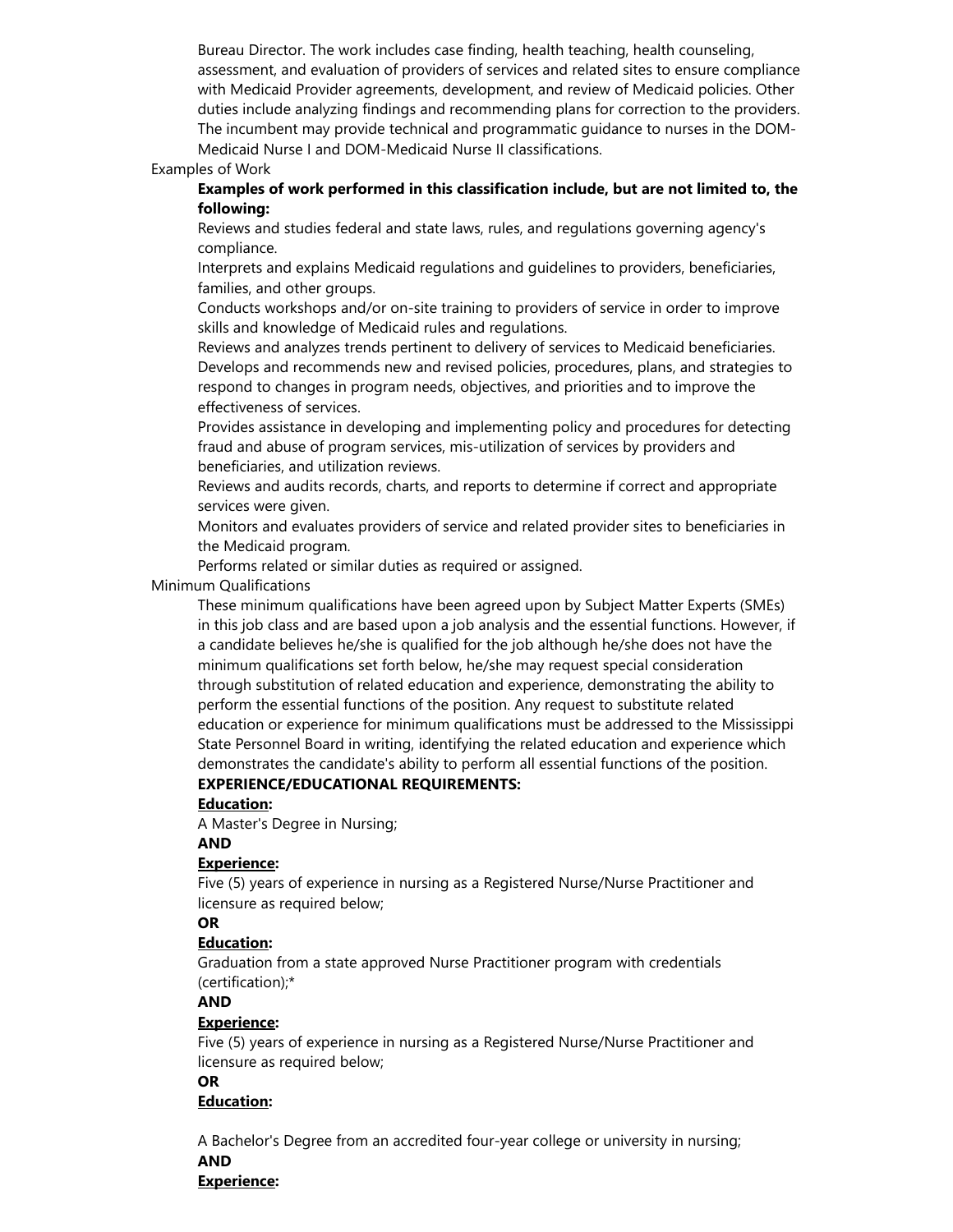Six (6) years of experience in nursing as a Registered Nurse/Nurse Practitioner and licensure as required below;

# **OR**

# Education:

A three-year diploma in nursing or a two-year Associate's Degree in nursing, and licensure as required below;

# AND

# Experience:

Seven (7) years of experience in nursing as a Registered Nurse/Nurse Practitioner and licensure as required below;

# **OR**

# Experience:

One (1) year as a DOM-Medicaid Program Nurse II, or three (3) years as a DOM-Medicaid Program Nurse I, and licensure as required below.

# Certification/Licensure Requirements:

Must have a valid license to practice as a Registered Nurse and/or Nurse Practitioner in the State of Mississippi.

\*Must possess approved certificate in area of practice.

# Documentation Required:

Applicant must attach a valid copy of his/her license to practice as a Registered Nurse and/or Nurse Practitioner in the State of Mississippi.

# INTERVIEW REQUIREMENTS:

Any candidate who is called to an agency for an interview must notify the interviewing agency in writing of any reasonable accommodation needed prior to the date of the interview.

# Health Insurance Specialist Special Assistant Job in NEW YORK, NY

SourceURL: http://federalgovernmentjobs.us/jobs/Health-Insurance-Specialist-Special-Assistant-535353400.html?

[utm\\_campaign=google\\_jobs\\_apply&utm\\_source=google\\_jobs\\_apply&utm\\_medium=organic](http://federalgovernmentjobs.us/jobs/Health-Insurance-Specialist-Special-Assistant-535353400.html?utm_campaign=google_jobs_apply&utm_source=google_jobs_apply&utm_medium=organic)

Requirements

Requirements Conditions Of Employment

- You must be a U.S. Citizen or National to apply for this position.
- You will be subject to a background and suitability investigation.
- Time-in-Grade restrictions apply.

#### Qualifications

ALL QUALIFICATION REQUIREMENTS MUST BE MET WITHIN 30 DAYS OF THE CLOSING DATE OF THIS ANNOUNCEMENT.

In order to qualify for the GS-13, you must meet the following: You must demonstrate in your resume at least one year (52 weeks) of qualifying specialized experience equivalent to the GS-12 grade level in the Federal government, obtained in either the private or public sector, to include: 1) Evaluating management procedures or practices to recommend improvements to effectively/efficiently achieve an organization goals; 2) Using analytical skills and evaluation methods to develop and prepare reports and analyses AND; 3) Evaluating the effectiveness of existing or new policies for potential impact on health insurance programs.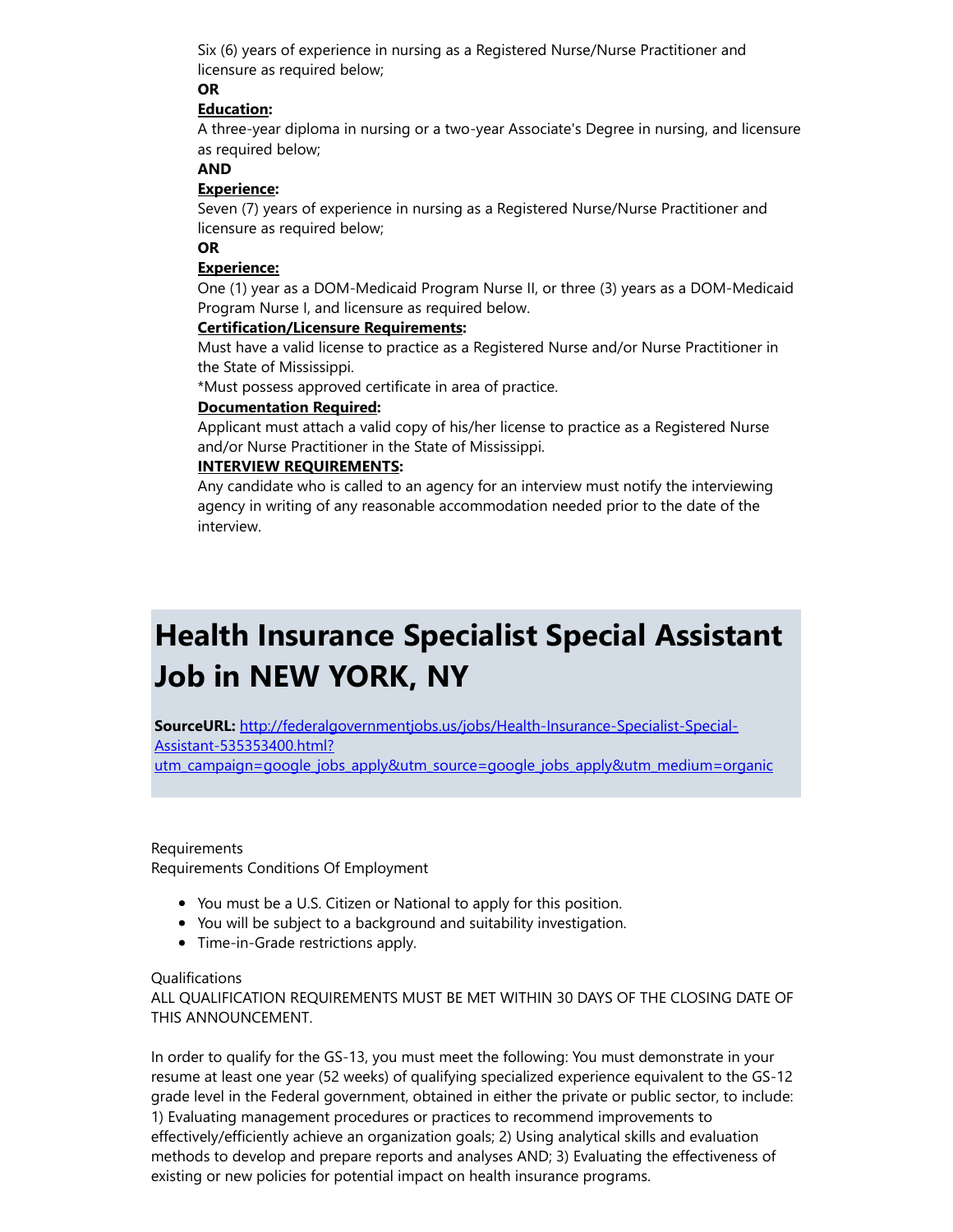Experience refers to paid and unpaid experience, including volunteer work done through National Service programs (e.g., Peace Corps, AmeriCorps) and other organizations (e.g., professional; philanthropic; religious; spiritual; community, student, social). Volunteer work helps build critical competencies, knowledge, and skills and can provide valuable training and experience that translates directly to paid employment. You will receive credit for all qualifying experience, including volunteer experience.

Time-in-Grade: To be eligible, current or former Federal employees and current or former Federal employees applying under the VEOA eligibility who hold or have held a permanent General Schedule position in the previous year must have served at least 52 weeks (one year) at the next lower grade level from the position/grade level(s) to which they are applying.

Click the following link to view the occupational questionnaire: [https://apply.usastaffing.gov/ViewQuestionnaire/10516695](http://federalgovernmentjobs.us/redirect.html?url=104116116112115058047047097112112108121046117115097115116097102102105110103046103111118047086105101119081117101115116105111110110097105114101047049048053049054054057053) Education

This job does not have an education qualification requirement.

Additional information

Bargaining Unit Position: No Tour of Duty: Flexible Recruitment/Relocation Incentive: Not Authorized Financial Disclosure: Not Required

CMS employees currently participating in 100% Full-Time Telework Program may be eligible to remain in the program. If an employee in this program is selected, the pay will be set in accordance with the locality pay for the applicable duty station. The listed salary range reflects the locality pay assigned to the duty location(s) listed in the vacancy announcement. For more [information about pay based on locality, please visit the Office of Personnel Management \(OPM\)](http://federalgovernmentjobs.us/redirect.html?url=104116116112058047047119119119046111112109046103111118047112111108105099121045100097116097045111118101114115105103104116047112097121045108101097118101047115097108097114105101115045119097103101115047) Salaries & Wages Page.

Additional Forms REQUIRED Prior to Appointment:

- Optional Form 306, Declaration of Federal Employment and the Background/Suitability Investigation - A background and suitability investigation will be required for all selectees. Appointment will be subject to the successful completion of the investigation and favorable adjudication. Failure to successfully meet these requirements may be grounds for appropriate personnel action. In addition, if hired, a reinvestigation or supplemental investigation may be required at a later time. If selected, the Optional Form 306 will be required prior to final job offer. [Click here to obtain a copy of the Optional Form 306](http://federalgovernmentjobs.us/redirect.html?url=104116116112058047047119119119046111112109046103111118047102111114109115047112100102095102105108108047079070048051048054046112100102).
- Form I-9, Employment Verification and the Electronic Eligibility Verification Program CMS participates in the Electronic Employment Eligibility Verification Program (E-Verify). E-Verify helps employers determine employment eligibility of new hires and the validity of their Social Security numbers. If selected, the Form I-9 will be required at the time of in[processing. Click here for more information about E-Verify and to obtain a copy of the](http://federalgovernmentjobs.us/redirect.html?url=104116116112058047047119119119046117115099105115046103111118047101045118101114105102121047101109112108111121101101115047101045118101114105102121045111118101114118105101119) Form I-9.
- Standard Form 61, Appointment Affidavits If selected, the Standard Form 61 will be required at the time of in-processing. [Click here to obtain a copy of the Standard Form 61.](http://federalgovernmentjobs.us/redirect.html?url=104116116112058047047119119119046111112109046103111118047102111114109115047112100102095102105108108047115102054049046112100102)

The Interagency Career Transition Assistance Plan (ICTAP) and Career Transition Assistance Plan (CTAP) provide eligible displaced federal employees with selection priority over other candidates for competitive service vacancies. To be qualified you must submit the required documentation [and be rated well-qualified for this vacancy. Click here for a detailed description of the required](http://federalgovernmentjobs.us/redirect.html?url=104116116112058047047119119119046099109115046103111118047065098111117116045067077083047067097114101101114045073110102111114109097116105111110047067097114101101114115097116067077083047068111119110108111097100115047082101113117105114101100068111099117109101110116115045046112100102) supporting documents. A well-qualified applicant is one whose knowledge, skills and abilities clearly exceed the minimum qualification requirements of the position. Additional information